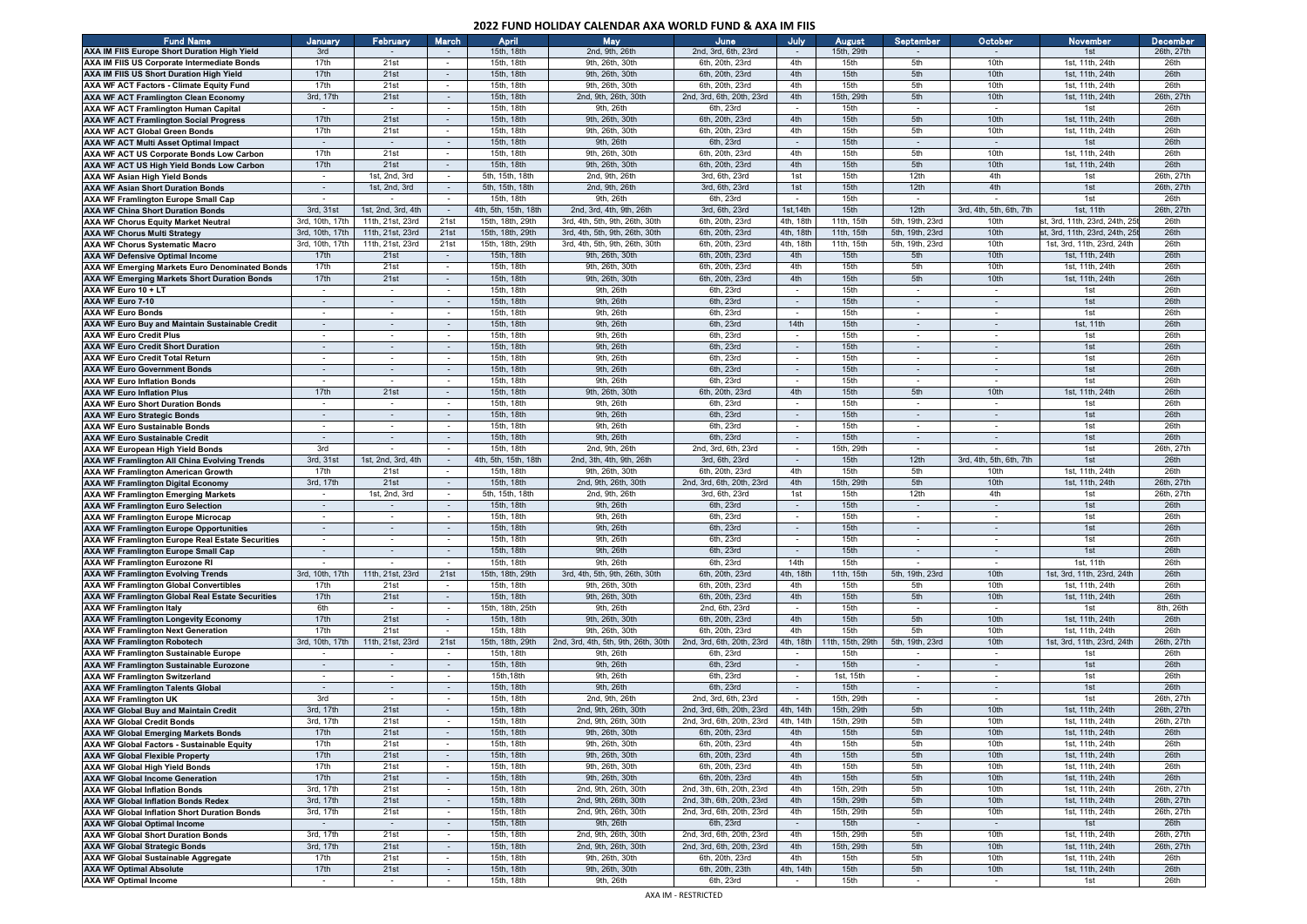## **2022 FUND HOLIDAY CALENDAR AXA WORLD FUND & AXA IM FIIS**

| <b>Fund Name</b>                          | <b>January</b> | February | <b>March</b> | April          | Vlav            | June            | July | August | September | October | <b>November</b> | December |
|-------------------------------------------|----------------|----------|--------------|----------------|-----------------|-----------------|------|--------|-----------|---------|-----------------|----------|
| <b>AXA WF Selectiv' Infrastructure</b>    |                | 21st     |              | 15th, 18th     | 9th, 26th, 30th | 6th, 20th, 23rd |      |        |           | 10th    | 1st. 11th, 24th | 26th     |
| AXA WF US Credit Short Duration IG        |                | 21st     |              | . 18th<br>15th | 9th, 26th, 30th | 6th, 20th, 23rd |      | 5th    |           |         | 1st. 11th. 24th | 26th     |
| <b>AXA WF US Dynamic High Yield Bonds</b> |                | 21st     |              | 15th, 18th     | 9th, 26th, 30th | 6th, 20th, 23rd |      | 5th    | 5th       | 10th    | 1st. 11th, 24th | 26th     |
| AXA WF US Enhanced High Yield Bonds       |                | 21st     |              | . 18th<br>15th | 9th, 26th, 30th | 6th. 20th. 23rd |      |        |           |         | 1st. 11th. 24th | 26th     |
| <b>AXA WF US High Yield Bonds</b>         |                | 21st     |              | 15th, 18th     | 9th, 26th, 30th | 6th, 20th, 23rd |      |        | 5th       | 10th    | 1st. 11th, 24th | 26th     |
| AXA WF US Short Duration High Yield Bonds |                | 21st     |              | 18th<br>15th   | 9th, 26th, 30th | 6th, 20th, 23rd |      |        |           |         | 1st. 11th. 24th | 26th     |

**Please note that these dates are for information purposes only and are subject to change (information reviewed: 02/12/2021)**